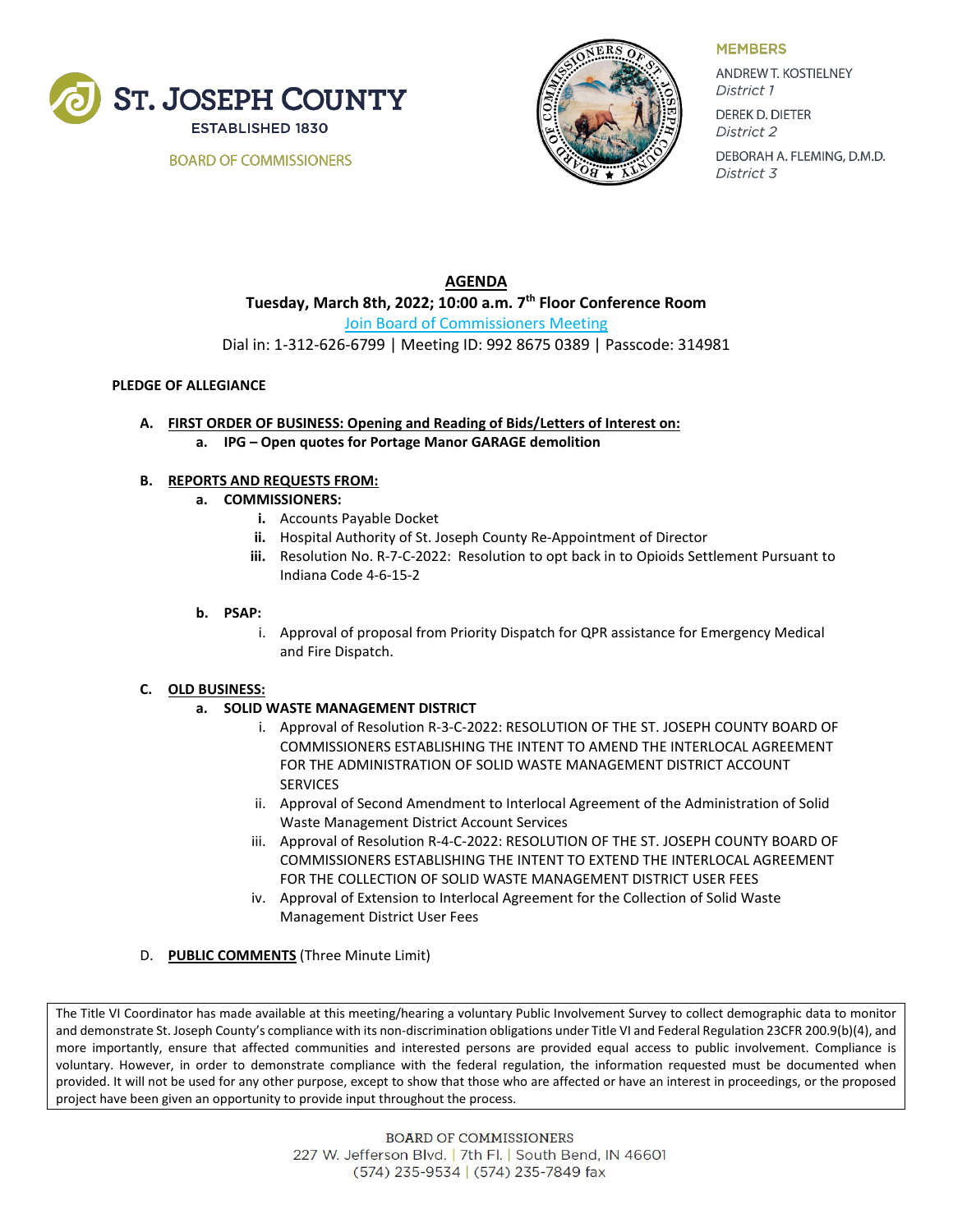# **RESOLUTION NO. R-7-C-2022**

# **RESOLUTION TO OPT BACK IN TO OPIOIDS SETTLEMENT PURSUANT TO INDIANA CODE 4-6-15-2**

**WHEREAS**, St. Joseph County has been actively engaged in pursuing damages caused by the manufacture, sale, and distribution of opioids through outside counsel in multidistrict litigation; and

**WHEREAS**, recent legislation amending Indiana Code 4-6-15 has been adopted by the Indiana legislature and signed into law by the Governor; and

**WHEREAS**, St. Joseph County, Indiana, after due consideration of said legislation, has determined that it is in the best interest of its citizens to opt back in to the opioids' settlements under Indiana Code 4-6-15-2.

**NOW, THEREFORE, BE IT RESOLVED** by St. Joseph County, Indiana that St. Joseph County, Indiana, having considered whether to elect to opt back in to the opioids settlements under Indiana Code 4-6-15-2, hereby resolves that St. Joseph County now exercises its election to opt back in to the opioid settlements, shall execute all necessary documents to effectuate this act including the "Amendment to Agreement for Professional Services Relating to Opioids Settlements with McKesson Corporation, Cardinal Health, Inc., AmerisourceBergen Corporation and the Johnson & Johnson Defendants," and orders its duly authorized agent to submit a certified copy of this Resolution to the Indiana Attorney General by July 15, 2022.

Duly adopted by the following vote of the members of said St. Joseph County, Indiana this

day of  $\qquad$ , 2022 by the Board of Commissioners

of St. Joseph County, INDIANA

Andrew T. Kostielney, President

 $\mathcal{L}_\mathcal{L}$ Deborah A. Fleming, D.M.D., Vice-President

 $\mathcal{L}_\mathcal{L}$ 

**\_\_\_\_\_\_\_\_\_\_\_\_\_\_\_\_\_\_\_\_\_\_\_\_\_\_\_\_\_\_\_\_\_\_\_\_**

Attest:

Derek D. Dieter, Member

Michael Hamann, Auditor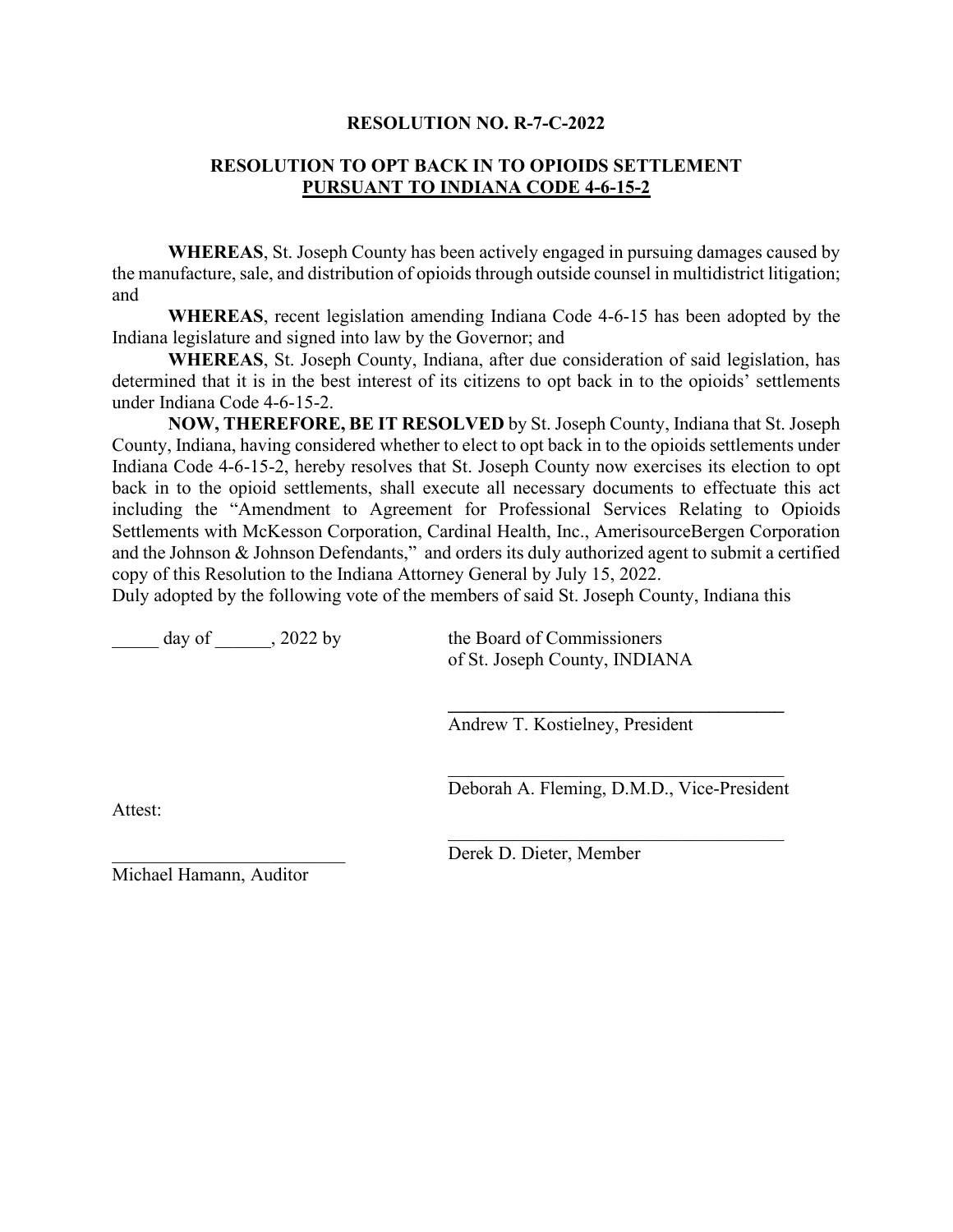

County of St. Joseph **Public Safety Communications Consortium** 58266 Downey Ave. Mishawaka, Indiana 46544 (574)252-3600 Fax (574)252-3636

 $\sim$  100  $\mu$ 

 $\mathbf{I}$ 



**Board of Commissioners** ANDREW T. KOSTIELNEY **DEREK DIETER** DEBORAH A. FLEMING

February 28th, 2022

Dear Commissioners,

Attached you will find a proposal from Priority Dispatch in Salt Lake City, UT. This proposal is a supplement to another contract that we have with Priority Dispatch for Quality Performance Review (QPR). In November we implemented Emergency Police Dispatch (EPD). Priority Dispatch provides QPR for 90% of our police calls until May 14<sup>th</sup>, 2022. QPR gives immediate support for the quality assurance program which includes auditing, feedback, finding trends, weekly meetings, and training for not only the dispatchers but the quality assurance team.

The provided contract is for QPR assistance for Emergency Medical and Fire Dispatch (EMD and EFD). This additional help will allow trainees and dispatchers to continue to receive feedback in a timely manner while we hire, train, and gain a new Quality Assurance Manager. With all the overtime that we currently have, the trained quality assurance personnel are already working 12-hour shifts and have very limited extra time to audit calls.

The total cost of this contract for EMD and EFD is \$4,503.00 for the three months.

Thank you for the consideration,

Julie Tobey